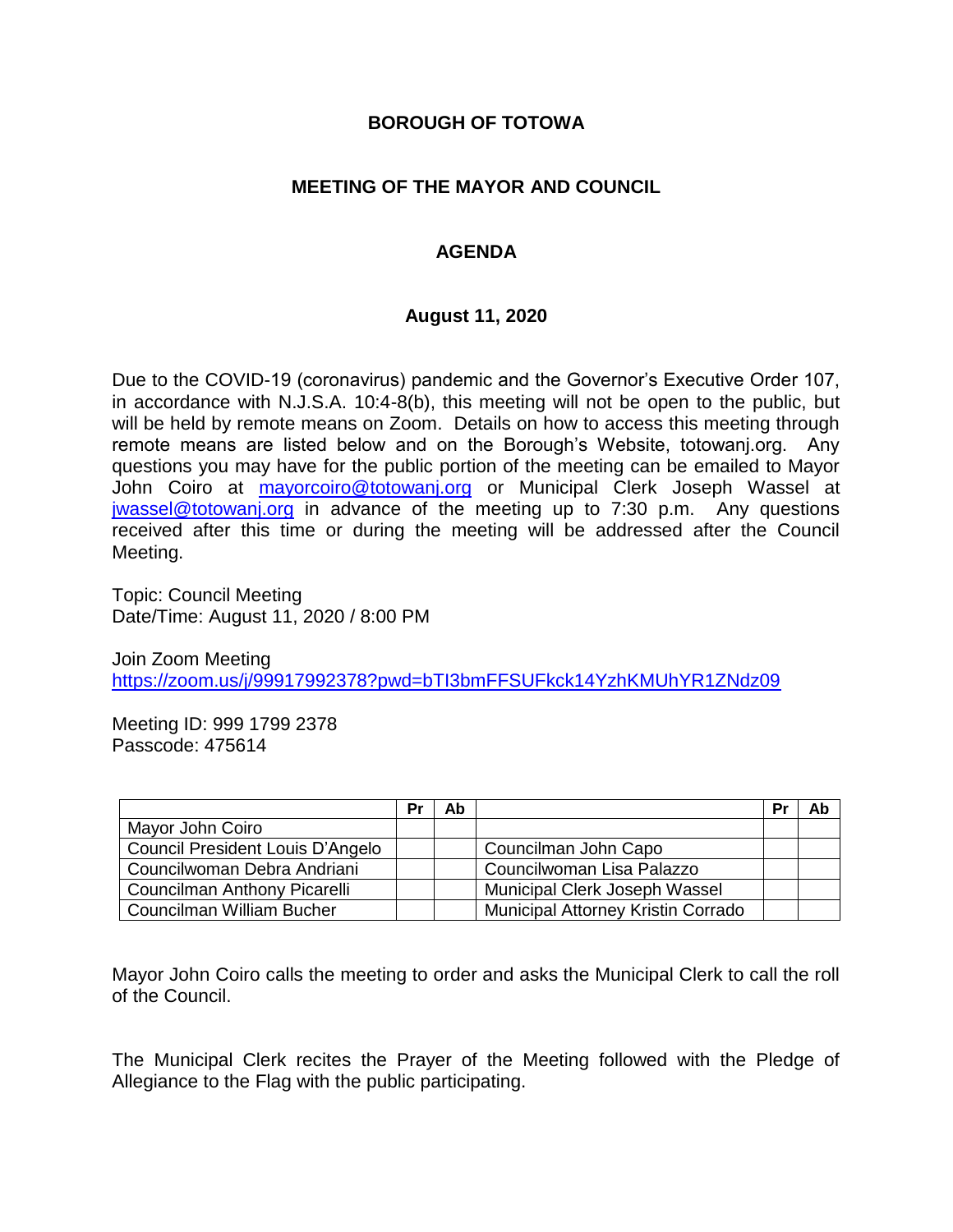The Statement of the Meeting (Open Public Meetings Act) is read by the Municipal Clerk.

Report from Members of the Council, Municipal Clerk and Municipal Attorney.

Mayor Coiro will announce if any citizens emailed any questions pertaining to the public portion of the meeting.

## **CITIZENS HEARD:**

Any questions you may have for the public portion of the meeting can be emailed to Mayor John Coiro at [mayorcoiro@totowanj.org](mailto:mayorcoiro@totowanj.org) or Municipal Clerk Joseph Wassel at [jwassel@totowanj.org](mailto:jwassel@totowanj.org) in advance of the meeting up to 7:30 p.m.

Minutes of the Mayor and Council for the meeting of July 28, 2020.

#### **COMMITTEE ON FINANCE: PICARELLI, D'ANGELO, CAPO.**

Resolution No. 2020-17 for the payment of bills.

Resolution authorizing the Treasurer to issue refunds to various property owners pursuant to State Tax Court judgments.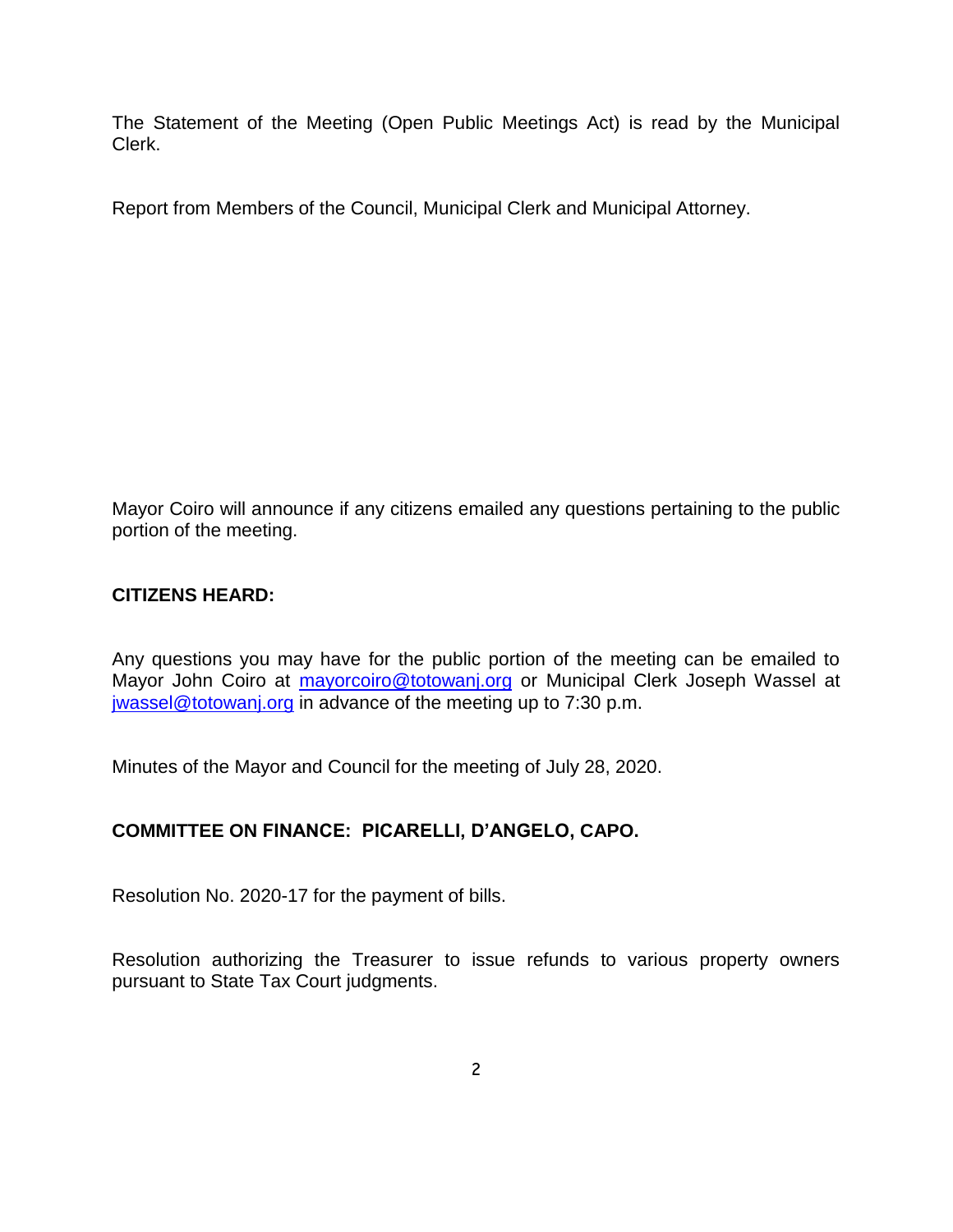Resolution to effectuate the redemption of Tax Sale Certificate Number 17-00003 for 11 Acorn Street, Block 137, Lot 4.

Resolution to effectuate the redemption of Tax Sale Certificate Number 18-00005 for 15 Pamela Drive, Block 153, Lot 5.03.

# **COMMITTEE ON PUBLIC SAFETY: D'ANGELO, CAPO, BUCHER.**

Recommendation of the Committee to assign two Officers to the Borough of Totowa Police Department Detective Bureau.

Appointments by the Mayor.

Confirm the appointments.

Recommendation of the Committee to appoint a Patrol Officer to the Borough of Totowa Police Department.

Appointment by the Mayor.

Confirm the appointment.

Junior Firefighter Application for Matthew Nicholas Antola for Lincoln Fire Company.

# **COMMITTEE ON PUBLIC WORKS: BUCHER, PALAZZO, PICARELLI.**

Payment Estimate No. 1 in the amount of \$359,169.41 to Marini Brothers Construction, Co. for the 2018 – 2019 NJDOT Road Improvement Project.